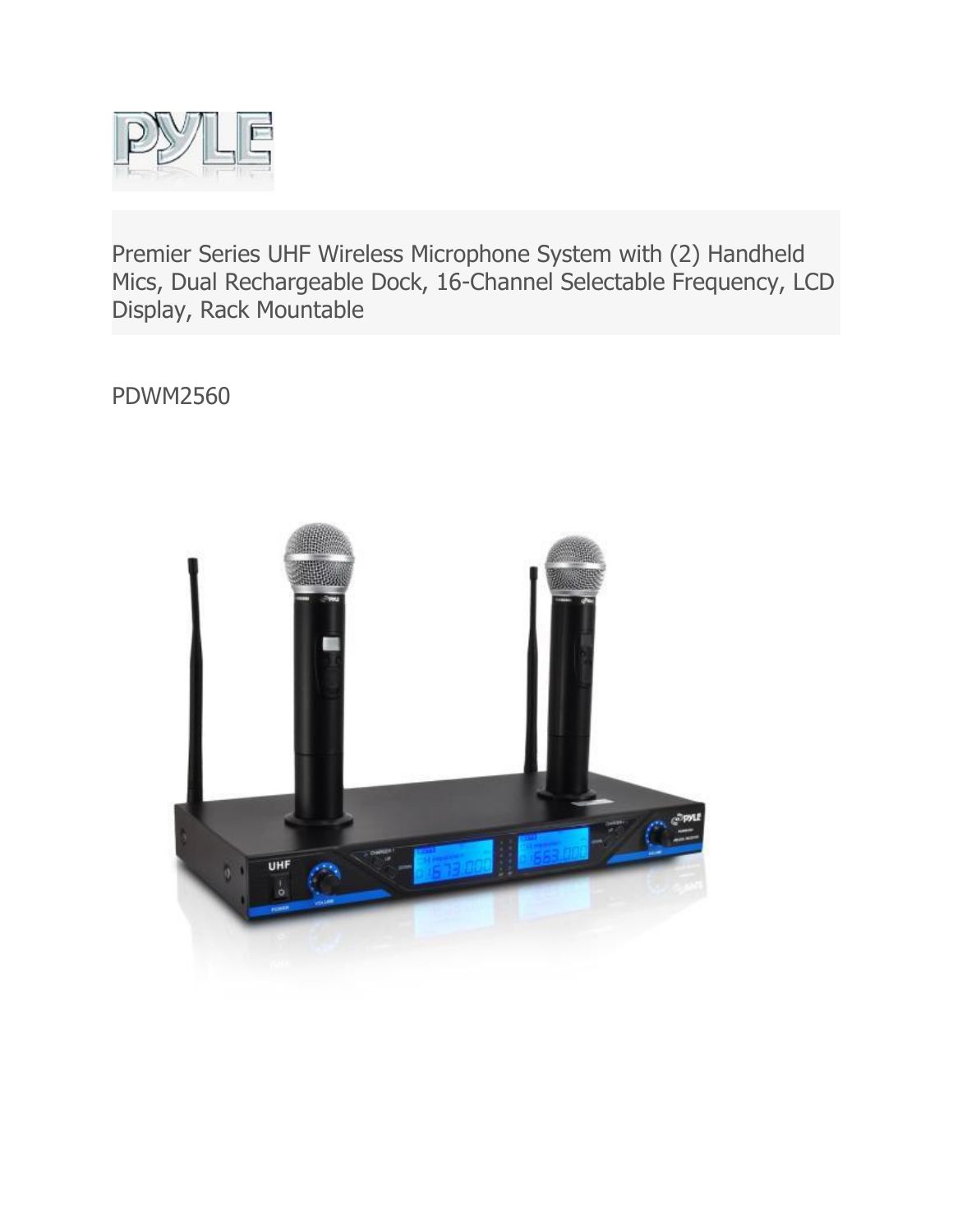## **Features:**

- UHF Band Receiver System
- Dual Microphone Charging Docks
- 16 Channel Selectable Frequency Design
- PLL-Synthesized Control Technique
- Broad Frequency Response Range & Low Distortion
- Up to 175' Feet Wireless Communication Range
- Integrated Noise Filtration System
- High Signal/Noise Ratio Performance
- AF Signal LED Indicators
- Independent Channel Adjustable Volume Controls
- LCD Digital Display with Channel & Frequency Readout
- Easy-to-Use Touch Button Controls
- Detachable Dual Antennas
- Rack Mountable System
- 1/4" XLR Unbalanced Audio Output Jack Connector
- (2) Mixed Balanced Output Jack Connectors

## **What's in the Box:**

- Receiver Base
- (2) Rechargeable Wireless Microphones
- Wall Power Adapter

## **Microphone:**

- LCD Display
- Built-in (2) 'AA' Rechargeable Batteries: 1000mAh
- Nominal Current Drain: <100mA
- Modulation Type: FM
- RF Output:  $>10dB$ ,
- Max. Deviation: +/- 70 kHz
- Spurious Emission: >55dB
- Power On/Off Switch